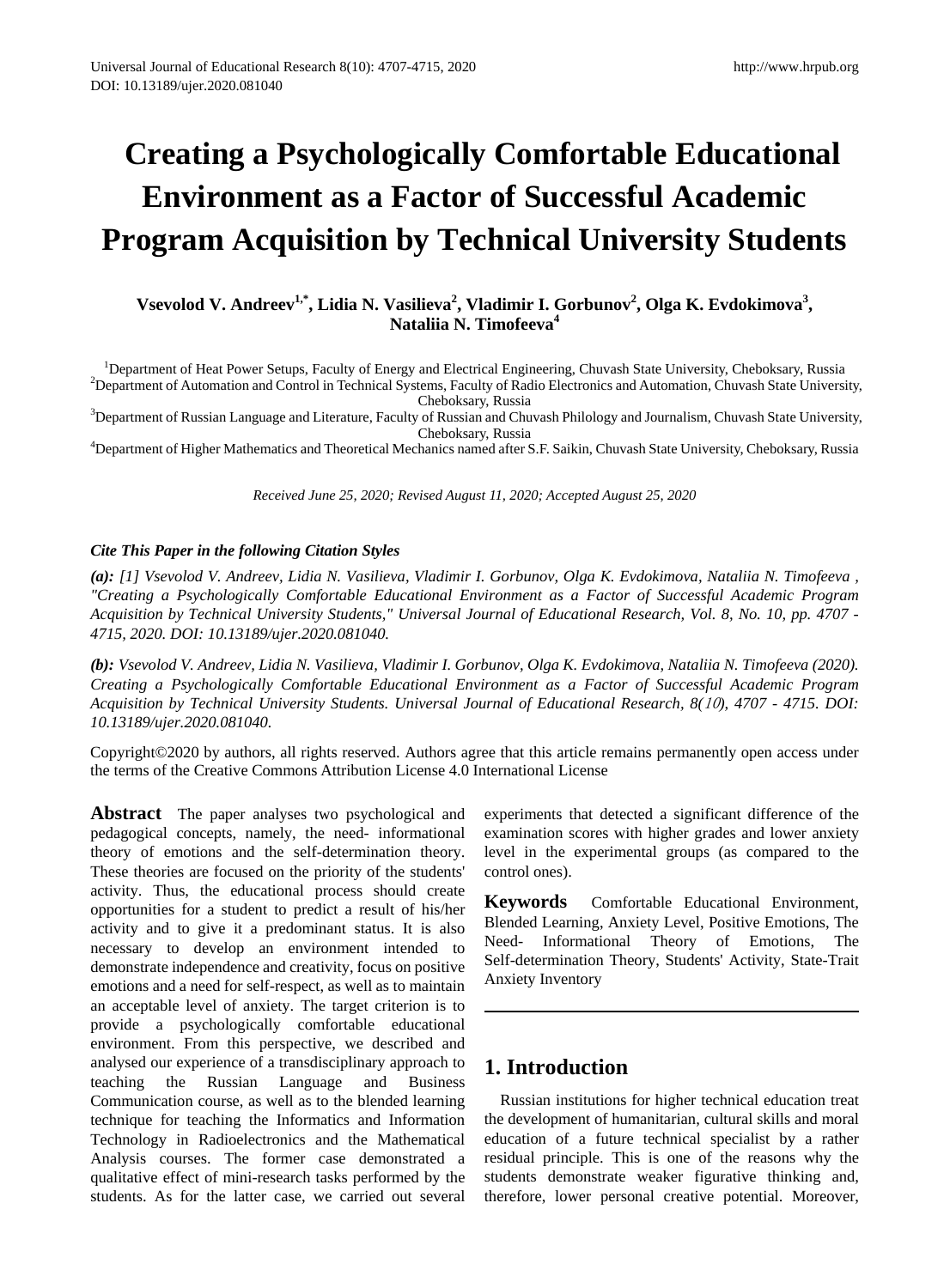they show some difficulties with knowledge summarizing and application to allied disciplines, and treat their learning outcome with indifference, which results in lower cognitive activity (Andreev et al. 2020a; Evdokimova et al. 2019; Gorbunov et al. 2019). The traditional university education was replaced by rationalism and pragmatism (Evdokimova et al. 2017). All these undermine a graduate's social engagement and development of his/her personal and communicative characteristics representing the vulnerability of an engineering student (Gorbunov et al. 2017; Gorbunov and Evdokimova 2018).

Laws of nature and social development require natural extrapolation and succession of the process rather than the spontaneous introduction of various models (Andreev et al. 2017; Andreev et al. 2019). In this context, the issue is to transform a whole system of higher technical education according to the challenges of the time that require an enhanced professional component providing successful self-realization of a young professional in the labour market. However, a place and importance of the humanities should be specified as a base to learn the non-humanities to develop creative capacities and to form personal qualities of future tech intellectuals.

The research problem of this study is to find theoretical concepts and to develop practical recommendations intended to create a psychologically comfortable environment for the students' learning to improve educational process quality by systematic usage of educational information and communication technologies (ICT).

The research objective is to analyse, to summarize and to develop advanced educational strategies in order to provide a psychologically comfortable educational environment as a primary factor of successful academic program learning by engineering students in a higher education institution.

## **2. Literature Review**

The best current learning practices and technologies encourage a student to reflect upon his/her own or common point of view. Also, they give the students a reason to acquire new knowledge in an area where they posture themselves as "creative minds" both developing something new and feeling responsible for the decisions made. A teacher (i.e., a key link in the development of a person and society) plays a leading role in the development and introduction of these methods and technologies in the educational process. Thus, the author of one of famous papers (Shim 2008) studied a teacher's role from the perspective of synthesizing and comparing 4 major approaches to teaching comprehension stated by Plato, Confucius, Buber and Freire. According to Plato, teaching is guidance to acquire objective knowledge through a well-reasoned analysis of causes. As explained by Confucius, learning is self-cultivation. Buber thought that building a relationship with a pupil is the most important

ability of a teacher. Freire gave priority to the criticism of a studied issue. Another researcher (Zhao 2013) concluded that the Confucian educational concept and traditional critical pedagogics have 4 common features such as peer tuition, integration of theory and practice, reflection in teaching and learning and a democratic educational goal.

Perez-Prado and Thirunarayanan (2002) emphasize several necessary aspects of the educational process (i.e., interaction, collaborative learning and an emotional component). Gilbert and Driscoll (2002) describe several necessary conditions to effectively support learning. These conditions include a current collective common goal of a learning community, promoting the cooperation and involvement in the society in order to discuss and to promote various points of view; to provide personal student's participation in a term paper selection and team decision-making in the context of educational self-stimulation; to achieve an integrated kit of processing tools dealing with the archiving of the community's work product; to facilitate communication.

The study of Chen et al. (2020) is worth noticing. It detected that the students who had been experiencing peer assessment and commenting demonstrated better academic results coupled with higher motivation to the result achievement.

Significant learning support and the ability to detect a low-skilled student are overriding factors that determine the efficiency of a Virtual Reality Training System (VRTS) (Santamaría-Bonfil et al. 2020).

Liu et al. (2020) represented a systematic analysis of 131 articles dealing with the acceptance of innovative educational technologies by teachers. The data testify that the acceptance of innovative technologies is a complicated process influenced by educational technologies, teaching environment, context and strategies.

A study of Duryagina (2019) was devoted to the students' subjective comfort during an examination session. It determines general academic failure and the presence of examination sessions in a higher education institution to be the main stress factors for the students. The need to analyse and to summarize plenty of information on various academic subjects in the face of time pressure is the source of the student stressful overload. As a result, the researchers found out that many students perceive an exam as a "refined torture" performed by a teacher (Imamgalieva 2017).

In the light of the intensive development and active introduction of ICT into everyday life, the teaching methods developing a student's ability to independently analyse the multidimensional information necessary for the acquisition and generation of new knowledge are of considerable value. In this regard, a concept of Technological Pedagogical Content Knowledge (TPACK) was formulated (see, for example, Jang and Chen 2010; Yalçın and Yayla 2016). It is widely used in teaching. At the same time, Sanders and George (2017) concluded that the initial perception of the ICT role and capabilities in the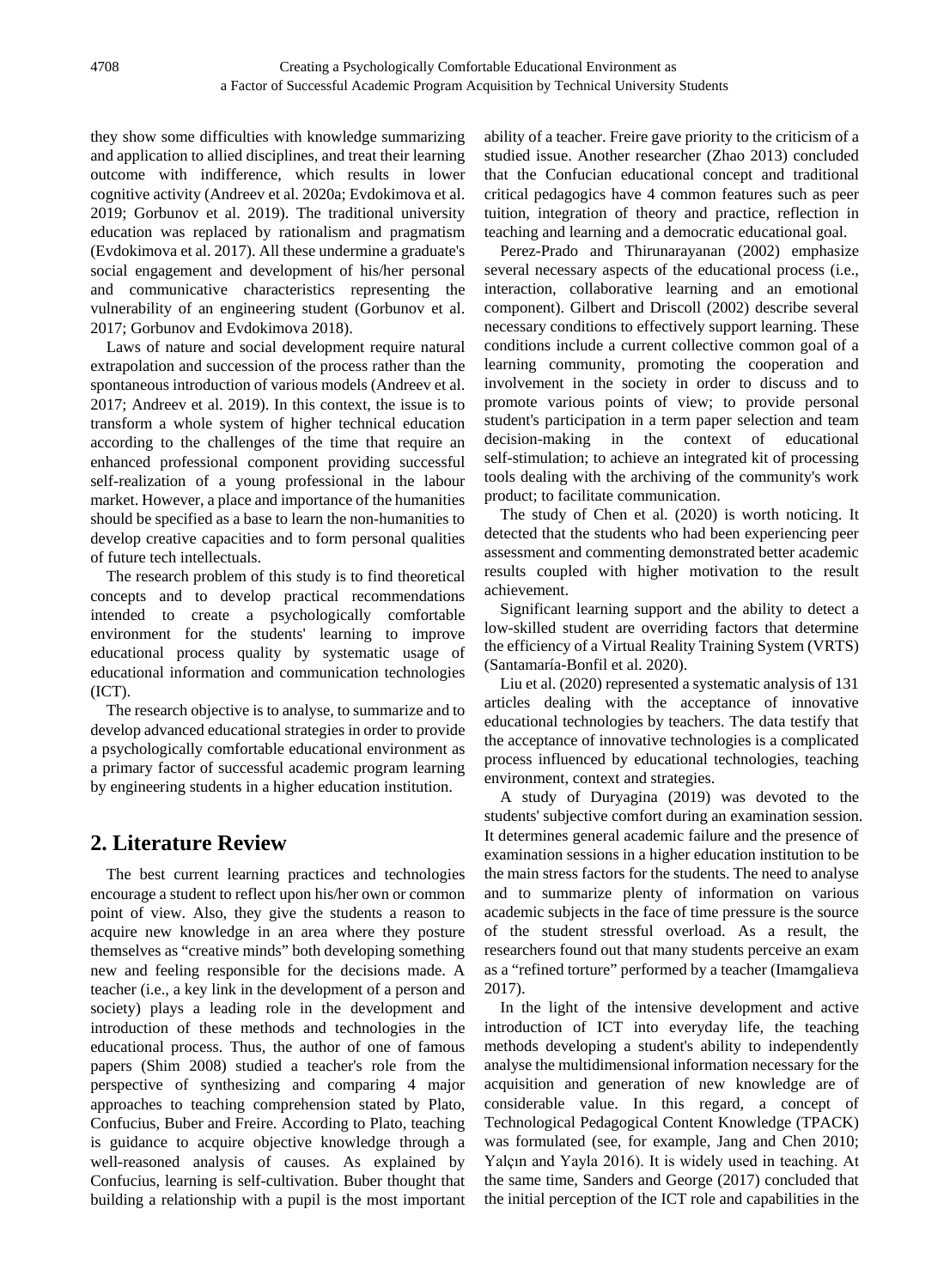educational process was too audacious. In particular, for most students, ICT has not yet become a tool that contributes to the formation of a young creative specialist (Andreev et al. 2020; Vasilieva et al. 2020). Therefore, ICT implementation in an educational process requires setting achievable goals based on the relevance of the educational contexts. For example, an idea of tight integration between STEM technology and TPACK is noteworthy (Iswadi et al. 2020).

Pedagogical paradigms are classified in accordance with theories of personality development (i.e., behaviourism, psychoanalysis, cognitivism, positivism). All these theories have a consensus of opinion that human development is determined by heredity and environment. Although all of them consider the criterion of utility and formation of theoretical thinking as a priority, little attention is given to the knowledge integrity. Humanistic psychology (Maslow 1943; Clippinger 1973) is an alternative to this approach. On the viewpoint of Humanistic psychology a student is considered as a whole person. The emphasis is on his/her own activity and an innate personal need for self-actualization instead of external effects.

The analysis of psychological and pedagogical paradigms shows that those based on a compromise between different points of view have the most noticeable effect. We believe that the need- informational theory of emotions (Simonov and Yershov 1991; Simonov 2001) allows for a certain compromise between the sociocentric and humanistic ideas. It includes several basic needs. The need for competence originates from imitative and game unconditioned reflexes and manifests itself in the desire to gain experience for the future, without its current pragmatic significance. According to Pavlov, a "reflex of freedom" is a prototype of will as a basic need to overcome obstacles (Pavlov 1973). Creative intuition is not controlled by consciousness and will. It supports the most urgent need of an individual. In this regard, the fact that training and self-development are only possible with sufficient support of reciprocal activity of a person is extremely important for pedagogics. Motivation to activity is ensured by appropriate initial training that is exclusively based on meeting the needs for competence, knowledge and creation. Unfortunately, pedagogics underestimates the role of the learning outcome strength and imitation activities that form such strength through practical and play classes. To promote creative intuition along with the interaction of rational and non-reflexive mental spheres, the current educational activity should be based on positive emotions. Also, a subject should perceive it as a predominant one.

The theory of self-determination is a popular theory of personal motivation that identifies three basic human needs (i.e., autonomy, competence and interaction with other people). The needs for competence and self-determination are the basis of a choice determining the experience gaining activities. It does not require any external

requirements or reinforcements. These two needs determine internal motivation based on emotions and information from the environment and personal memory. Any conflicts between actual needs are resolved by will (i.e., an ability to make a conscious choice of a behavioural determinant) (Deci and Ryan 2008).

Both mentioned theories are focused on close basic needs of a person. They put emotions determined by information received from the environment and personal memory at the top of personal priorities. Both of them do not ignore the role of social needs considering will as a mandatory psychological mechanism. According to these theories, an external educational impact on students should be complemented by their own activity.

A scientific literature review on the topic of our research shows that in pedagogical science and education practice particular importance is attached to the motivation factor, the creation of conditions for the creative activity of students and for responsibility manifestation for the decisions made. In many papers the methods of educational interaction of trainees with each other, methods of reducing the level of stress caused by an intense training load, and etc. have been studied. However, despite broad-spectrum researches, the development of psychologically comfortable educational environment was not considered as a predominant task.

## **3. Materials and Methods**

The methodological basis of this study is the statements of the need-information theory of the behaviour organization and the theory of self-determination. Our comparative analysis, in addition to the well-known differences between them, also revealed common between them, which consists in a high assessment of the role of emotional-volitional qualities of the individual and social needs. Among the latter in this paper, we focus on the need for self-respect. It is known from psychology that in cases when problem situations difficulty exceeds the student's capabilities, to maintain emotional balance and self-respect, the brain subconsciously uses the techniques for protection of ideas about itself. This distortion of reality, satisfying the need for self-esteem, reduces anxiety, supports confidence sense, self-esteem and motivation for action. The teacher pays attention to the student's need for self-respect and to the person's anxiety, combined with the idea of learning on the background of positive emotions, we called a factor of creation of psychologically comfortable conditions for students. We propose to consider this factor as a kind of objective function (by analogy with the accepted in mathematics). We put forward a hypothesis that the implementation of this factor in educational methods contributes to an increase in their effectiveness, since, in a first approximation, to the teacher is offered specific items from the subtest for situational anxiety as criteria. In our opinion, the hypothesis is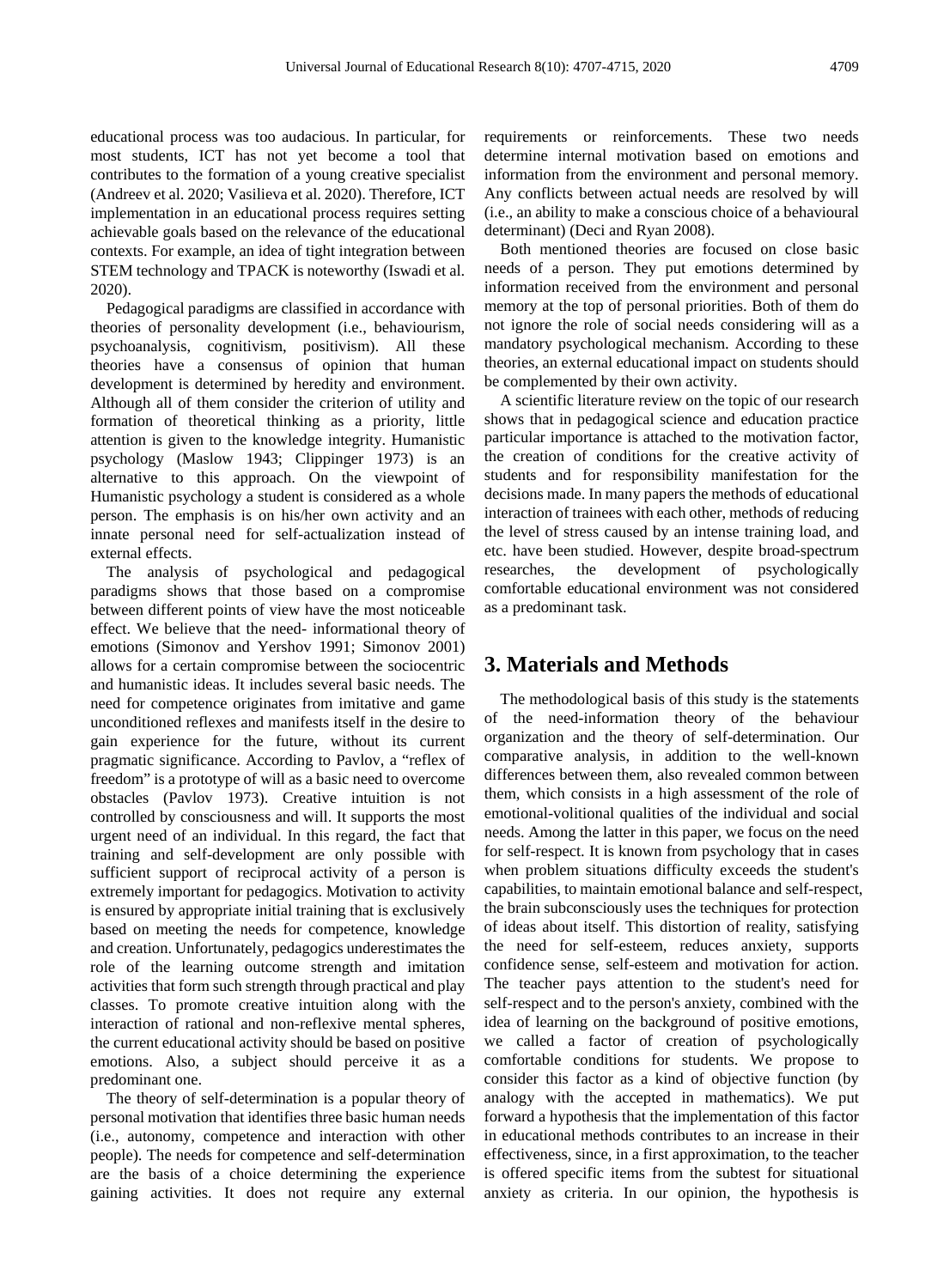confirmed by the experience described below of applying of the transdisciplinary approach in the subject "Russian language and business communications" and the implementation of blended learning in the teaching of computer science subject.

Materials and methods are defined by the need for a comprehensive pedagogical study. We used theoretical analysis, observation, testing, pedagogical experiment, data processing methods and testing of a statistical hypothesis. To summarize empirical results, we used a systemic approach. Mann–Whitney test was applied to statistical processing of the academic records in the experimental and control groups. The Spielberger State-Trait Anxiety Inventory (Sydeman 2018) adopted in Russian by Hanin (Hanin and Spielberger 1981) was used to measure the anxiety level.

The experimental base is represented by students of the Radioelectronics and Automatics Faculty and the Informatics and Computer Engineering Faculty of the Chuvash State University.

# **4. Results and Discussion**

Since a study case should tug at heartstrings and be understandable for the mind, the educational environment should be developed the way enabling the students to predict an outcome of their activity and to give it a significant status; to demonstrate independence and creation; to involve emotional and volitional personal spheres with a focus on positive emotions and interest; to support an acceptable need for self-respect and to keep an acceptable level of anxiety. To summarise, let us consider the provision of a psychologically comfortable personal educational environment as a choice criterion limited by both technical support of the educational process and an initial student's training level (available knowledge, ability to work independently and creatively). Given the choice criterion, we will further describe the experience of applying the transdisciplinary approach to the Russian Language and Business Communication course (mini-research tasks) and to the implementation of the blended learning technique in informatics.

It is known that the transdisciplinary approach is intended to combine the knowledge that is different by content and methods. The approach meets the ideas of integrity coupled with the integration of natural, social and mental activity laws (Bernstein 2015). Formerly, we proposed an extended understanding of the transdisciplinarity idea in the educational process, including the integration of all educational components (i.e., training forms, behavioural aspects, more effective contact (formal and informal) between teachers of different subjects) (Andreev et al. 2020a). Such integration is associated with an increased focus on independent educational activities (in particular, to research, which is an important tool to increase a student's internal motivation),

the predominance of relevant activity, combination of a student's self-management and management by student both by a teacher and with the help of technical training tools.

Hence, mini-research tasks (i.e., creative and business letter rule authoring, publicist/training text analysis [abstract and key words]) were evaluated in the frame of the Russian Language and Business Communication course. Particular attention should be given to several tasks entailing a combination of analytical and creative approaches. Namely, these tasks represent the creation of an advertising copy describing a student's faculty or future profession, a job-seeker self-introduction both orally and in writing, as well as a cinquain on a set theme. It should be emphasized that an advertising copy, a self-introduction and a cinquain are quite schematic. The difficulty is to fill up a ready-to-use scheme with unique content in the frames of these tasks. Among other things, these tasks train a student to move beyond a conventional scheme. Thus, we can determine whether he/she can think creatively, inventively and innovatively, and find out the degree of independence from the existing stereotypes. In this view, a cinquain (i.e., 5 lines with a limited number of words) is a demonstrative method. Its development promotes knowledge systematization. This forms a summarizing ability – one of the major skills of any professional. As an example, the students of the Informatics and Computer Engineering Faculty noted that covering several topics (such as Internet, Experience, and Creation) in a concise unconventional way led to re-discovery of the Internet advantages and disadvantages closely connected with their future profession. Dealing with these tasks requires individual comprehension of the topic, creativity, appropriate vocabulary and stylistics. The key is that a student can correct his/her vision of a future profession, as well as to recalculate its pros and contras. This means having an entirely fresh angle on the issue or an outside point of view when a subjective point of view organically becomes an objective one. Therefore, this gives a student additional confidence in the correctness of his or her choice.

Apart from general knowledge, these tasks require not only some specific knowledge of several disciplines but also stable skills of their simultaneous use. Just at that spot a need for a transdisciplinary approach arises. This represents a combination of special knowledge, communicative skills, verbal persuasiveness and personal student's qualities (i.e., positive thinking, benevolence and reasonable self-esteem). Thus, a transdisciplinary connection between the humanities and the non-humanities that develop cross-competencies shared by the disciplinary group works towards the result – the formation of a professional being an expert in his/her area and ready to meaningful cooperation beyond its borders.

We applied the Face-to-Face Driver blended learning (Cuesta Medina 2018) characterized by a leading role of classroom activities (80%) and an underpart of e-learning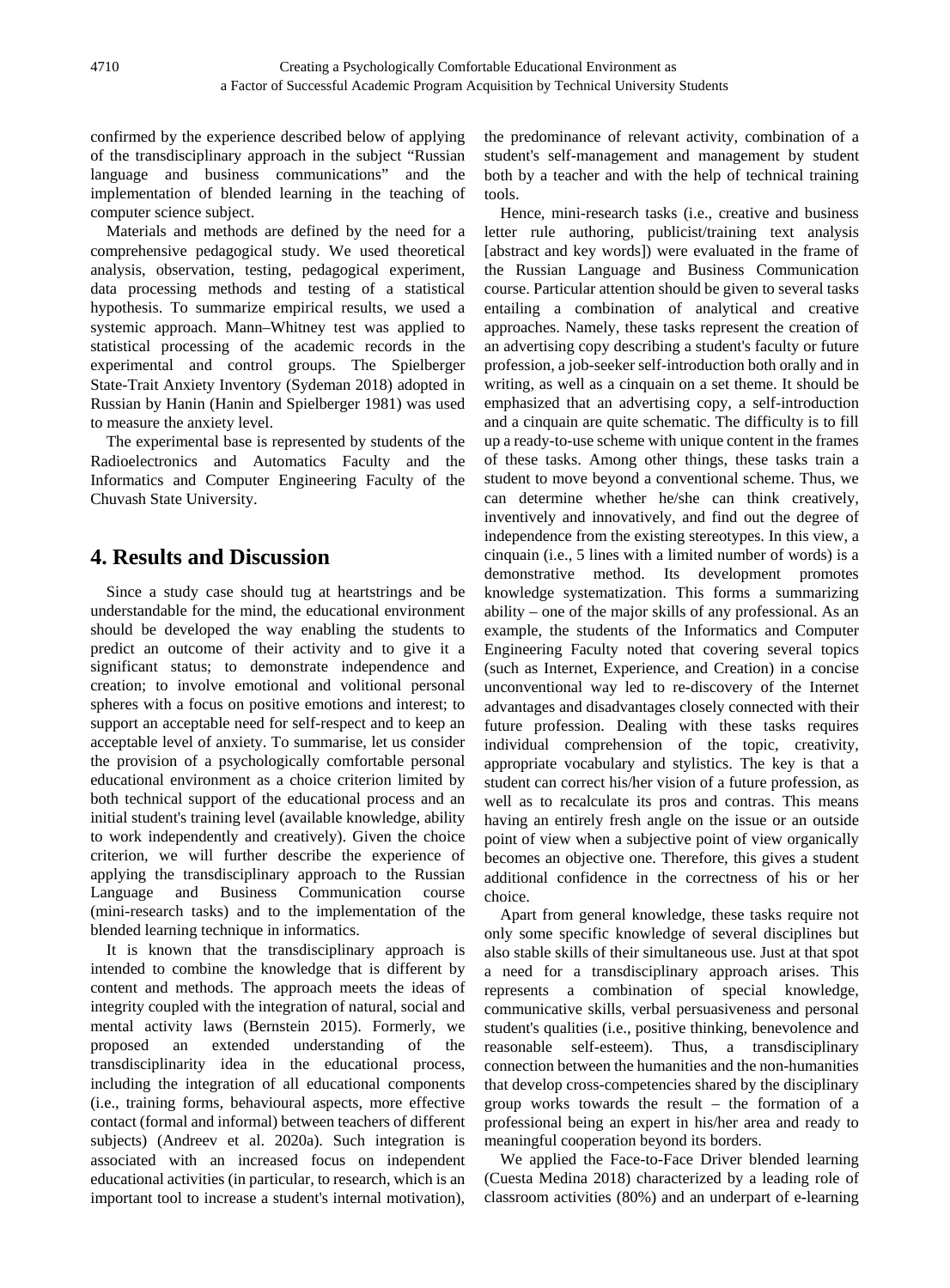(20%). The experiment aimed to evaluate the efficiency of our blended learning method counted 37 first-year students and 39 second-year students of Radioelectronics and Automatics Faculty of the Chuvash State University, as participants. They studied the Informatics and Information Technology in Radioelectronics course taught by a Candidate of Pedagogical Sciences. Also, 46 first-year students and 40 second-year students of the Informatics and Computer Engineering Faculty of the Chuvash State University, studying the Mathematical Analysis course taught by a Candidate of Physical and Mathematical Sciences participated in the experiment. The experimental groups experienced the blended learning technique, while the control groups studied the same courses in a conventional way a year earlier.

Stage succession was as follows. A teacher uploads a topic in an e-learning system (ELS). A student learns it in any convenient environment (e.g., at home, at the university, outdoors etc.) in a random fashion and at his/her own pace. Then, a student passes a test in the ELS independently. He/she can communicate with peers and the teacher (as agreed). Group communication was implemented through a forum, a wiki and a chat. In turn, individual communication represented a file exchange. Constantly being in contact with students both in the classroom and online environments, the teachers were focused on managing every student's individual activities, as well as their mutual assistance.

A final class for the topic was carried out using the Moodle ELS in a computer lab where the teacher acted as a consultant directly. The self-directed learning outcome was evaluated by a test. The test question difficulty was assessed with a weighting coefficient. If an answer was correct, a student went on to the next question, and his/her current rating increased by a question weight value. If an answer was wrong, a student was invited to review the information and to answer the question again. His/her current rating increased by a lower value. Herewith, there were three following possible cases.

- 1. A student answered the test questions correctly, or his/her mistake number was small. Therefore, he/she completed the test independently and got high rating points (18.9% and 19.6% at the Radioelectronics and Automatics Faculty, and Informatics and Computer Engineering Faculty, respectively).
- 2. If a mistake was repeated, the students were invited to cooperate in groups (2 or 3 members) with similar training progress. A teacher observed the fulfillment of the homogeneity principle. Direct tips were

unadvisory. Cooperative cross-beneficial activity concerning the transformation of the teaching information into knowledge was detected (54% and 47.8% in the Radioelectronics and Automatics Faculty, and Informatics and Computer Engineering Faculty, respectively).

3. If the group had any issues, a teacher assisted it choosing the moment and extent of assistance as a matter of his/her experience (27.1% and 32.6% in the Radioelectronics and Automatics Faculty, and Informatics and Computer Engineering Faculty, respectively).

Despite increased leaning time in two latter cases, we provide a psychologically comfortable educational environment associated with positive motions along with acceptable levels of anxiety and self-esteem.

To be sure, due to increased labour inputs of a teacher, the experiment is doomed to success. However, with respect to the paper subject, a reason for the effect is of importance. According to recommendations of the motivational theories mentioned above, a teacher's assistance was primarily intended to encourage a student's activity. In this view, we created an educational environment to predict activity outcome, as well as to demonstrate the independence and creativity of a student. As per the choice criterion of the paper (i.e., to provide a psychologically comfortable educational environment for a student), the teachers paid attention to the fact that a student should understand a whole issue qualitatively with further formalistic quantitative transformations. In the meaning of transdisciplinarity, the teachers shared their experience relating to the training content and learning methods. Along with this, they pointed out the training metaphor. That is why appropriate models were used in LabVIEW software.

Mann-Whitney test was applied to the statistical processing of the exam results (Mann and Whitney 1947). We developed several hypotheses, namely  $H_0$  (there is no significant difference between control and experimental groups) and  $H<sub>1</sub>$  (there is a significant difference between control and experimental groups). At the given significance level  $\alpha$  the main hypothesis H<sub>0</sub> is accepted if the criterion value  $U_1$  is greater than the critical value  $U_{cr}$  (i.e.,  $U > U_{cr}$ ) determined by the table of Critical Values for the Mann - Whitney U-Test. Detailed information on the application of the criterion can also be found on the Internet. For our study see empirical values of control and experimental groups in Table 1.

**Table 1.** Performance analysis for the control and experimental student groups ( $n_1$  and  $n_2$  are the number of students in the control and provisional accounts in the control and experimental groups, respectively).

| Radioelectronics and Automatics Faculty                             | Informatics and Computer Engineering Faculty                        |
|---------------------------------------------------------------------|---------------------------------------------------------------------|
| $n_1 = 39$ , $n_2 = 37$ .                                           | $n_1 = 40, n_2 = 46$ .                                              |
| $U = 383$ .                                                         | $U = 460$ .                                                         |
| For the significance level $\alpha = 0.05$ we have $U_{cr} = 562$ . | For the significance level $\alpha = 0.05$ we have $U_{cr} = 729$ . |
| Therefore, 383<562 ( $U < U_{cr}$ ).                                | Therefore, 460<729 ( $U < U_{cr}$ )                                 |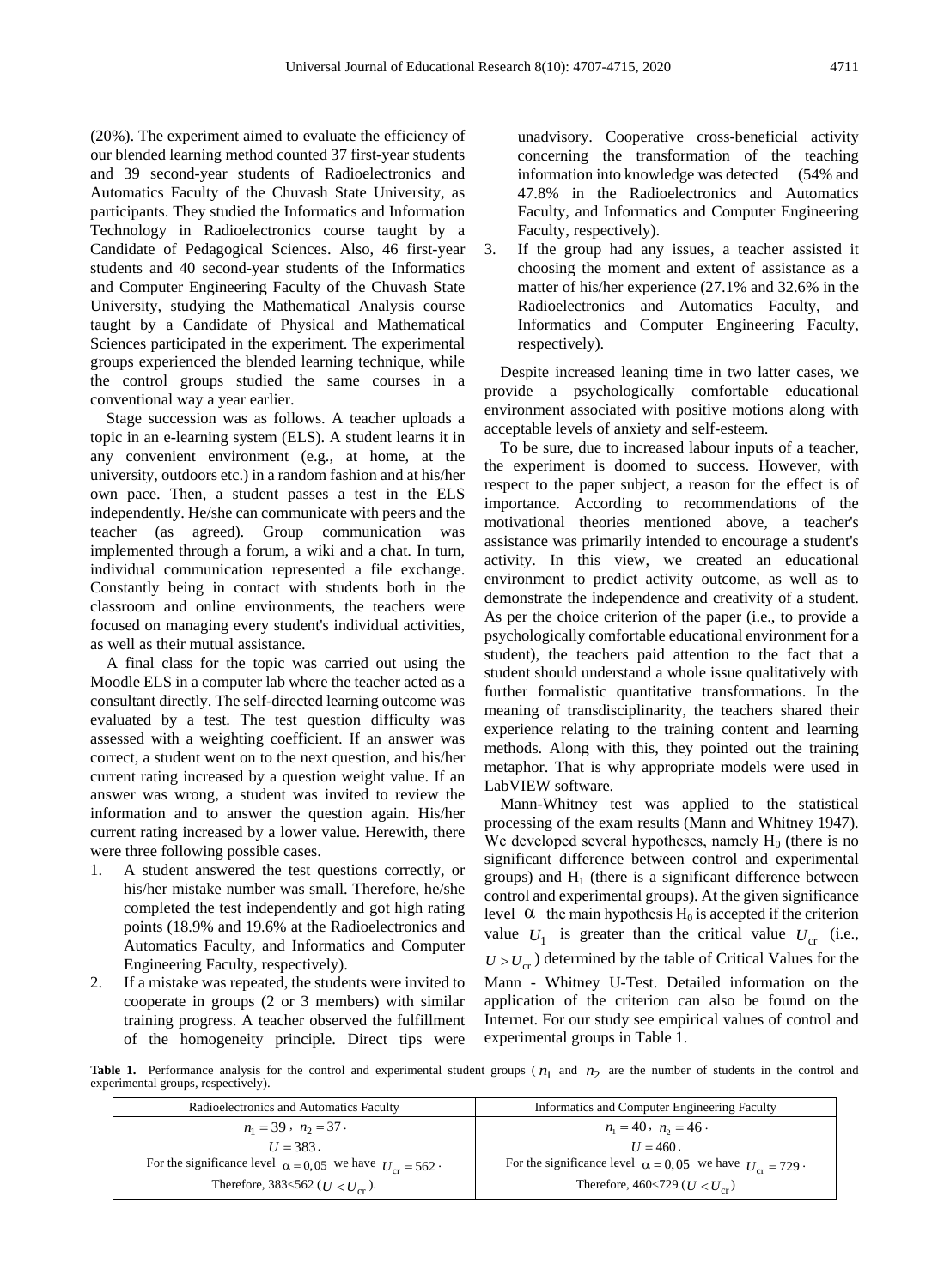## Creating a Psychologically Comfortable Educational Environment as a Factor of Successful Academic Program Acquisition by Technical University Students

According to Table 1, the case  $U < U_{cr}$  is observed in both faculties. Thus, the  $H_0$  hypothesis is rejected. In other words, student performance is significantly higher in the experimental groups than in the control ones. In Table 2 the initial data on students progress in control and experimental groups are represented.

| Index                   | Radioelectronics and Automatics Faculty |                              | Informatics and Computer Engineering Faculty |                             |  |
|-------------------------|-----------------------------------------|------------------------------|----------------------------------------------|-----------------------------|--|
| numbers                 | Control group                           | Experimental group           | Control group                                | Experimental group          |  |
| $\mathbf{1}$            | $\sqrt{4}$                              | 3                            | $\overline{\mathcal{A}}$                     | 5                           |  |
| $\overline{c}$          | $\mathfrak{Z}$                          | $\overline{\mathbf{4}}$      | $\ensuremath{\mathfrak{Z}}$                  | $\overline{4}$              |  |
| $\overline{3}$          | $\overline{4}$                          | 4                            | $\ensuremath{\mathfrak{Z}}$                  | 4                           |  |
| $\overline{\mathbf{4}}$ | $\mathfrak{Z}$                          | 5                            | $\mathfrak{Z}$                               | 5                           |  |
| $\sqrt{5}$              | $\overline{4}$                          | 5                            | $\ensuremath{\mathfrak{Z}}$                  | 5                           |  |
| $\overline{6}$          | $\overline{4}$                          | $\overline{\mathbf{3}}$      | $\overline{4}$                               | $\overline{4}$              |  |
| $\boldsymbol{7}$        | $\mathfrak{Z}$                          | 3                            | $\sqrt{5}$                                   | $\overline{\mathcal{L}}$    |  |
| $\,$ 8 $\,$             | $\overline{3}$                          | $\overline{4}$               | 5                                            | $\overline{\mathbf{3}}$     |  |
| $\boldsymbol{9}$        | $\overline{4}$                          | 5                            | $\overline{3}$                               | 3                           |  |
| $10\,$                  | $\overline{\mathbf{4}}$                 | $\overline{\mathcal{L}}$     | $\overline{3}$                               | 5                           |  |
| $11\,$                  | $\overline{3}$                          | 5                            | $\overline{3}$                               | $\overline{3}$              |  |
| 12                      | $\overline{4}$                          | $\overline{\mathcal{L}}$     | $\overline{3}$                               | $\overline{\mathbf{4}}$     |  |
| 13                      | $\overline{\mathbf{3}}$                 | $\overline{4}$               | $\overline{\mathbf{3}}$                      | $\overline{\mathbf{4}}$     |  |
| $14$                    | $\overline{3}$                          | $\overline{\mathcal{L}}$     | 3                                            | $\overline{3}$              |  |
| $15\,$                  | $\overline{3}$                          | 5                            | $\overline{3}$                               | $\overline{\mathbf{3}}$     |  |
| 16                      | $\overline{4}$                          | $\overline{\mathcal{L}}$     | $\overline{3}$                               | $\overline{\mathcal{L}}$    |  |
| $17\,$                  | $\overline{3}$                          | 3                            | $\overline{3}$                               | $\overline{\mathbf{4}}$     |  |
| $18\,$                  | $\overline{3}$                          | 5                            | $\overline{3}$                               | $\overline{3}$              |  |
| 19                      | $\overline{4}$                          | $\overline{\mathcal{L}}$     | $\overline{\mathcal{L}}$                     | $\overline{4}$              |  |
| $20\,$                  | $\sqrt{5}$                              | $\overline{\mathcal{L}}$     | 3                                            | 5                           |  |
| $21\,$                  | $\mathfrak{Z}$                          | $\overline{\mathbf{4}}$      | 5                                            | 5                           |  |
| 22                      | $\mathfrak{Z}$                          | $\overline{\mathbf{4}}$      | $\mathfrak{Z}$                               | $\overline{\mathcal{L}}$    |  |
| $23\,$                  | $\overline{4}$                          | $\overline{\mathbf{4}}$      | 3                                            | $\overline{3}$              |  |
| 24                      | $\mathfrak{Z}$                          | 5                            | $\overline{\mathcal{L}}$                     | $\overline{\mathbf{4}}$     |  |
| $25\,$                  | $\mathfrak{Z}$                          | $\overline{\mathcal{L}}$     | $\overline{4}$                               | $\overline{\mathcal{L}}$    |  |
| $26\,$                  | $\overline{4}$                          | $\overline{\mathcal{L}}$     | $\ensuremath{\mathfrak{Z}}$                  | $\overline{\mathbf{4}}$     |  |
| $27\,$                  | $\overline{4}$                          | 5                            | $\overline{\mathbf{3}}$                      | $\mathfrak z$               |  |
| $28\,$                  | $\sqrt{5}$                              | $\overline{\mathbf{4}}$      | $\sqrt{3}$                                   | $\overline{\mathbf{4}}$     |  |
| $29\,$                  | $\overline{3}$                          | $\overline{\mathbf{4}}$      | $\sqrt{3}$                                   | 5                           |  |
| $30\,$                  | $\overline{3}$                          | $\overline{\mathcal{A}}$     | $\overline{4}$                               | $\mathfrak{Z}$              |  |
| $31\,$                  | $\overline{3}$                          | 5                            | $\mathfrak{Z}$                               | $\overline{\mathbf{4}}$     |  |
| 32                      | $\sqrt{5}$                              | 5                            | 3                                            | $\overline{\mathbf{4}}$     |  |
| 33                      | $\overline{4}$                          | 3                            | 3                                            | $\sqrt{5}$                  |  |
| 34                      | $\mathfrak{Z}$                          | $\overline{\mathcal{L}}$     | $\mathfrak{Z}$                               | $\overline{\mathbf{4}}$     |  |
| $35\,$                  | $\overline{\mathbf{3}}$                 | 5                            | $\mathfrak{Z}$                               | 5                           |  |
| 36                      | $\overline{\mathbf{3}}$                 | 5                            | $\overline{\mathbf{3}}$                      | $\overline{\mathbf{4}}$     |  |
| 37                      | $\sqrt{4}$                              | $\overline{4}$               | $\ensuremath{\mathfrak{Z}}$                  | $\ensuremath{\mathfrak{Z}}$ |  |
| 38                      | $\overline{4}$                          | $\overline{\phantom{a}}$     | 5                                            | $\overline{4}$              |  |
| 39                      | $\overline{4}$                          | $\overline{\phantom{a}}$     | $\overline{3}$                               | 5                           |  |
| $40\,$                  | $\overline{\phantom{a}}$                | $\overline{\phantom{a}}$     | $\overline{3}$                               | 5                           |  |
| 41                      | $\qquad \qquad -$                       | $\qquad \qquad \blacksquare$ | $\overline{\phantom{a}}$                     | $\mathfrak{Z}$              |  |
| $42\,$                  | $\qquad \qquad -$                       | $\overline{\phantom{a}}$     | $\overline{\phantom{a}}$                     | $\overline{4}$              |  |
| 43                      | $\overline{\phantom{a}}$                | $\overline{\phantom{a}}$     | $\overline{\phantom{a}}$                     | $\overline{\mathbf{4}}$     |  |
| 44                      | $\overline{\phantom{a}}$                | $\overline{\phantom{a}}$     | $\overline{\phantom{a}}$                     | $\overline{\mathbf{4}}$     |  |
| 45                      | $\overline{\phantom{a}}$                | $\overline{\phantom{a}}$     | $\overline{\phantom{a}}$                     | $\overline{\mathbf{4}}$     |  |
| 46                      | $\overline{\phantom{a}}$                | $\overline{a}$               | $\qquad \qquad \blacksquare$                 | 5                           |  |

**Table 2.** Indicators of students progress in control and experimental groups.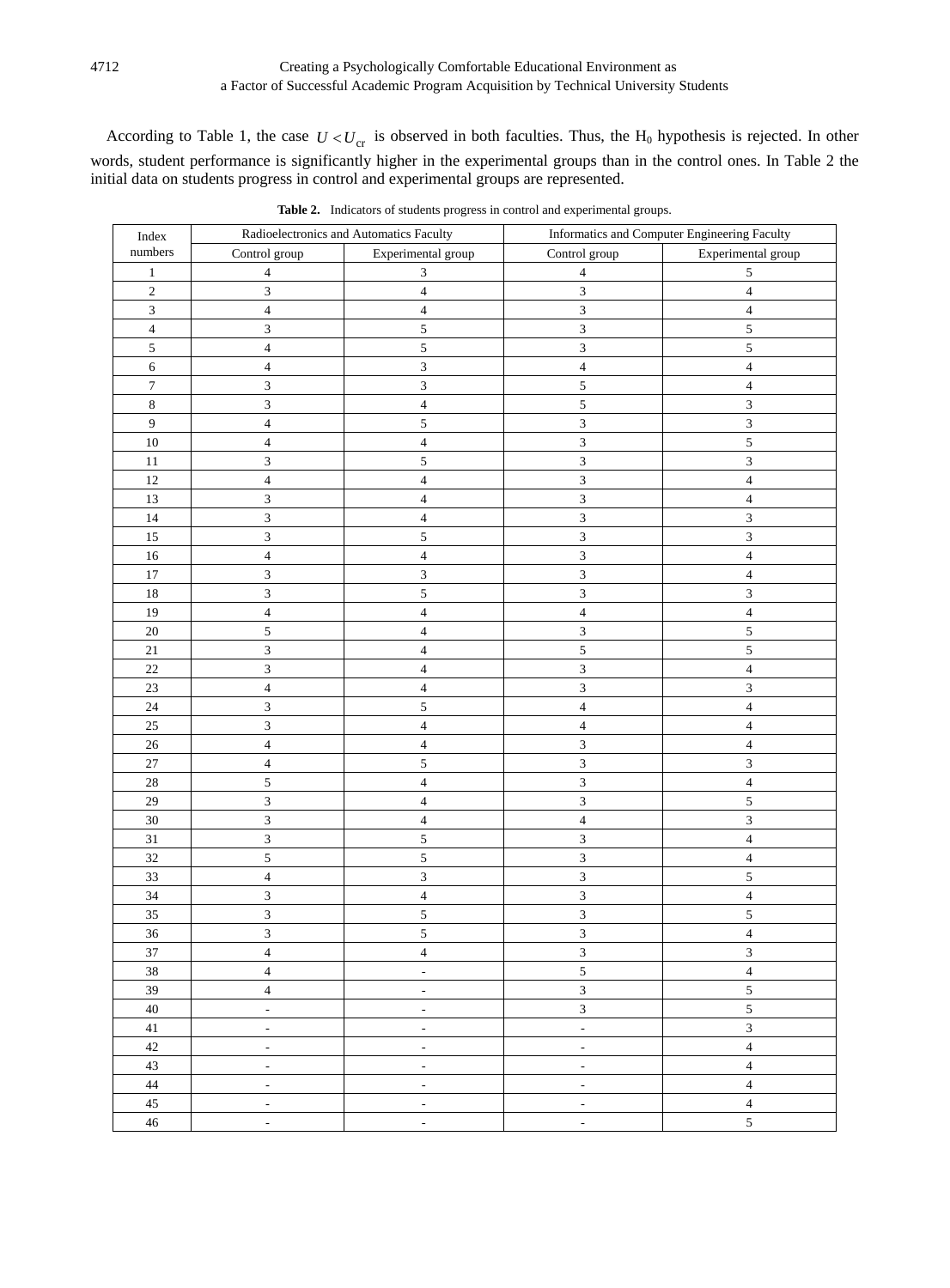According to the observation results, in experimental groups educational process becomes more interesting, personally significant and carry out on a positive emotional background, in more comfortable conditions for students' educational activity. These qualitative conclusions were confirmed quantitatively. The experimental and control students (Radioelectronics and Automatics Faculty) were faced with the Spielberger State-Trait Anxiety Inventory (Sydeman 2018) adapted to Russian by Hanin (Hanin and Spielberger 1981). With respect to the test subject, it was focused on the state anxiety subtest only. High anxiety level (≥45 scores) means overpressure, discomfort, concern and nervousness. In turn, low level (20-30 scores) implies normal condition; however, it is desirable for a person to show more emotional involvement in what is happening and not to restrain his/her feelings. The test items were uploaded to Google Forms (i.e., an online service intended for creation of feedback forms, online testing and questionnaires). As per a key for the test, total scores of every student were taken as input data. The results are presented in Table 3.

According to Table 3, firstly, the experimental group demonstrates lower anxiety score. Secondly, despite similar student percentage detected by the test at all the levels, the experimental group includes a lower percentage of students with high anxiety level than the control one. We also analysed the test outcomes in by certain questions.

**Table 3.** The results of evaluation of situational anxiety of students.

| Anxiety level   | Experimental group<br>$(37$ person) | Control group (70<br>person) |
|-----------------|-------------------------------------|------------------------------|
| Low             | 3(8%)                               | 6(9%)                        |
| Moderate        | 32 (87%)                            | 59 (84%)                     |
| High            | 2(5%)                               | 5(7%)                        |
| Mean test score | 35,14                               | 36.87                        |

Table 4 contains the test questions on situational anxiety, according to which the number of students and their percentage in the experimental and control groups are most different.

This refers to 4 optimistic questions (1, 2, 5, 11) and 1 pessimistic question (7) among 20 questions of the test. Among the 4 possible answers to each question, one grade denies a question  $(1 - "It's not like that at all")$ . Three other grades confirm it with different extent  $(2 - "Perhaps so"; 3$ – "It's right"; 4 – "It's absolutely right"). For example, question 1, which denies anxiety, was answered in the affirmative by 86% of students in the experimental group and 79% of students in the control group. To question 7, confirming the state of anxiety, a larger percentage of affirmative answers in the control group. Students clearly understand that the test questions assess their current emotional state, and not psychological qualities in general in life. Thus, the results of analysis of answers to test questions also indicate less anxiety of students in the experimental group.

**Table 4.** Test answers evaluation results

|                                        | Experimental group                     |                | Control group                          |                |
|----------------------------------------|----------------------------------------|----------------|----------------------------------------|----------------|
| <b>Ouestions</b>                       | Grade 1<br>"It's not like that at all" | Grades 2, 3, 4 | Grade 1<br>"It's not like that at all" | Grades 2, 3, 4 |
| 1. I'm calm                            | 5(14%)                                 | 32 (86%)       | 15(21%)                                | 55 (79%)       |
| 2. Nothing threatens me                | 10(27%)                                | 27 (73%)       | 22 (31%)                               | 48 (69%)       |
| 5. I feel free                         | 4(15%)                                 | 33 (85%)       | 12 (17%)                               | 58 (83%)       |
| 7. I'm worried about possible setbacks | 19 (51%)                               | 18 (49%)       | 30(42%)                                | 40 (58%)       |
| 11. I'm confident                      | 5(14%)                                 | 32 (86%)       | 12 (17%)                               | 58 (83%)       |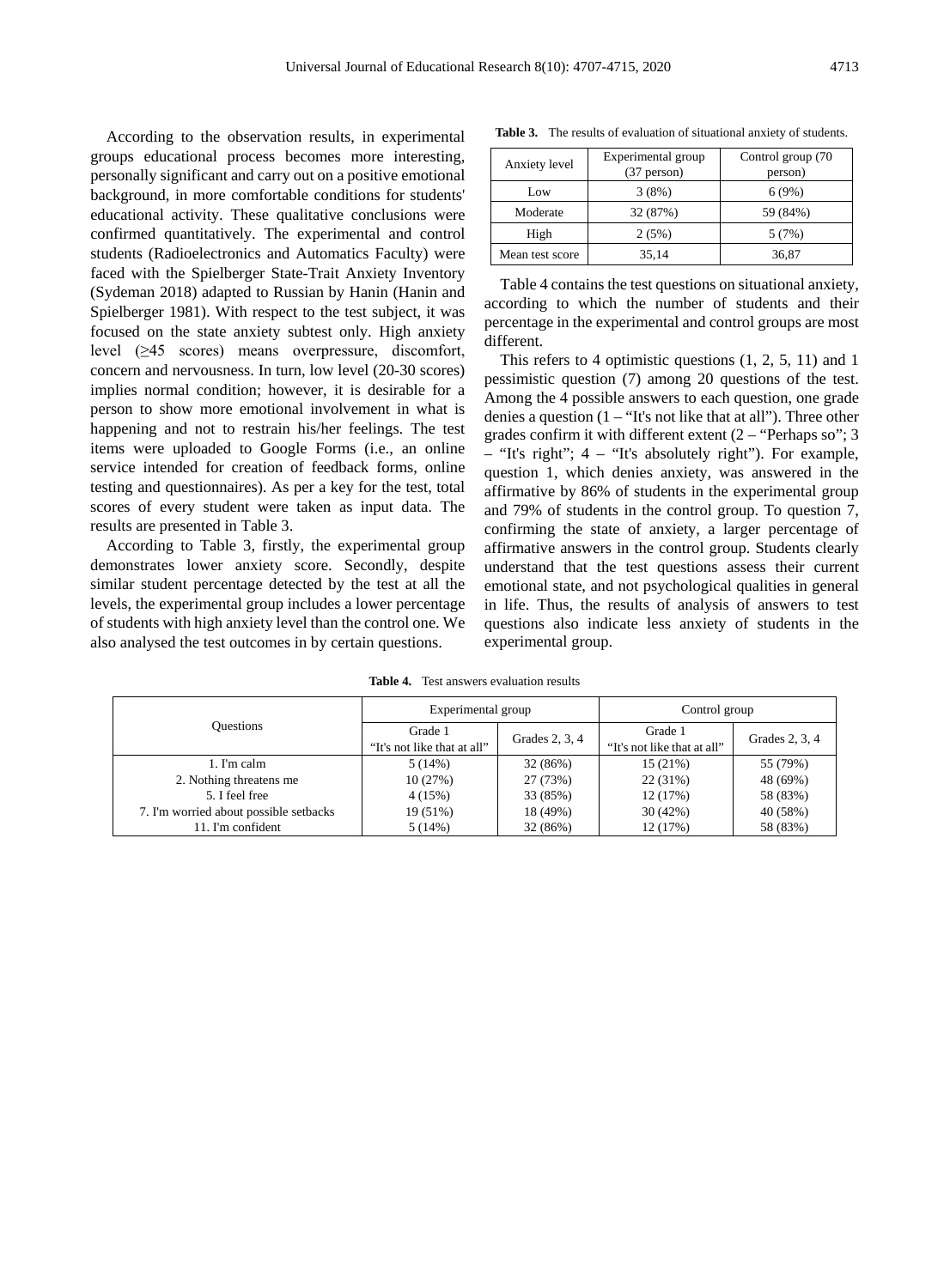## **5. Conclusions**

The time challenges necessitate an enhanced professional component in the education of a technical professionals in a higher education institution. That is why we propose taking some of important recommendations of psychological and pedagogical theories as a basis. Namely, a teacher's assistance vector should be directed to support the student's activity; to create a certain pedagogical environment where a study case is perceived as a significant and predominant one by a student; to support orientation to positive emotions and a need for self-respect; to provide a psychologically comfortable educational environment for a person (including a decrease in the anxiety value). In this study our efforts were aimed at the achievement of the target function – the creation of a psychologically comfortable educational environment for a student. We applied certain pedagogical tools such as the transdisciplinary approach and blended learning.

In the context of the Russian Language and Business Communication course, we emphasized mini-research tasks intended to summarize knowledge, to identify the essentials and to fill up a ready-to-use scheme with unique content. These very tasks require transdisciplinary connections between the humanities and the non-humanities because special knowledge is combined with communicative skills, verbal persuasiveness and personal qualities (i.e., positive thinking, benevolence and reasonable self-esteem). In the implementation of the author's version of blended learning, the teacher's help was aimed at encouraging students to their own activity, to a preliminary whole understanding of the problem situation at a qualitative level, including due to increased attention to the imaginative presentation of the studied material for less skilled students.

A statistically significant difference in the examination grades in favor of the experimental groups, as well as a lower level of students' anxiety in them, were identified. We explain the latter, first of all, by the prompt assistance of teachers when students exceed a certain threshold of difficulties. When providing assistance, the teachers were guided by the ideas of transdisciplinarity and training on the background of positive emotions through the creation of psychologically comfortable conditions for the students educational activity. The criteria were the intensity of the educational activity and the level of anxiety acceptable to the individual. The hypothesis of sufficient effectiveness of the proposed objective function in the education is confirmed.

## **Ethical Approval**

This article does not contain any studies with human participants or animals performed by any of the authors.

# **Compliance with Ethical Standards**

#### **Conflict of Interest**

The authors declare that they have no conflict of interest.

#### **Informed Consent**

The students' survey was anonymous.

## **REFERENCES**

- [1] Andreev, V.V., Gibadulin, R. Ya., Prodanov, G. & Zhdanov, R.I. (2017). Russian institute for advanced study as a new form of training of highly trained teaching staff. *Integration of Education*, *21*(4), 623–636. (In Russ.). https://doi.org/10.15507/1991-9468.089.021.201704.623-6 36.
- [2] Andreev, V.V., Gibadulin, R. Ya. & Zhdanov, R.I. (2019). Formation of Transdisciplinary Approach to Scientific and Pedagogical Activity as a Basic Mission of the Institute for Advanced Study. *Prepodavatel XXI vek,* 2-1, 9–22. (In Russ.). Retrieved athttps://elibrary.ru/item.asp?id=3851258 4. Accessed 24 Jun 2020.
- [3] Andreev, V.V., Gorbunov, V.I., Evdokimova, O.K. & Rimondi, G. (2020a). Transdisciplinary approach to improving study motivation among university students of engineering specialties. *Education and Self Development, 15*(1). 21–37. https://doi.org/10.26907/esd15.1.03.
- [4] Andreev, V.V., Gorbunov, V.I., Evdokimova, O.K., Nikitina, I.G. & Trofimova, I.G. (2020b). Negative Aspects of the Use of Infocommunication Technologies by Undergraduate Students of Engineering Academic Programs in a Regional Russian University. *Universal Journal of Educational Research, 8*(3). 844–856. https://doi.org/10.13189/ujer.202 0.080315.
- [5] Bernstein, J.H. (2015). Transdisciplinarity: A review of its origins, development, and current issues. *Journal of Research Practice, 11*(1). Article R1. Retrieved at http://jrp.icaap.org/index.php/jrp/article/view/510/412. Accessed 24 Jun 2020.
- [6] Chen, I.-C., Hwang, G.-J., Lai, C.-L. & Wang, W.-C. (2020). From design to reflection: Effects of peer-scoring and comments on students' behavioral patterns and learning outcomes in musical theater performance. *Computers & Education, 150*. 103856.https://doi.org/10.1016/j.compedu. 2020.103856.
- [7] Clippinger, J.A. (1973). Toward a human psychology of personality. *Journal of Religion and Health, 12*. 241–258. https://doi.org/10.1007/BF01532830.
- [8] Deci, E.L., & Ryan, R.M. (2008). Self-determination theory: A macro theory of human motivation, development, and health. *Canadian Psychology. Psychologie Canadienne, 49*(3). 182–185. http://dx.doi.org/10.1037/a0012801.
- [9] Duryagina, E.G. (2019). Study of subjective comfort of students within the examination period. *Perspektivy nauki i*